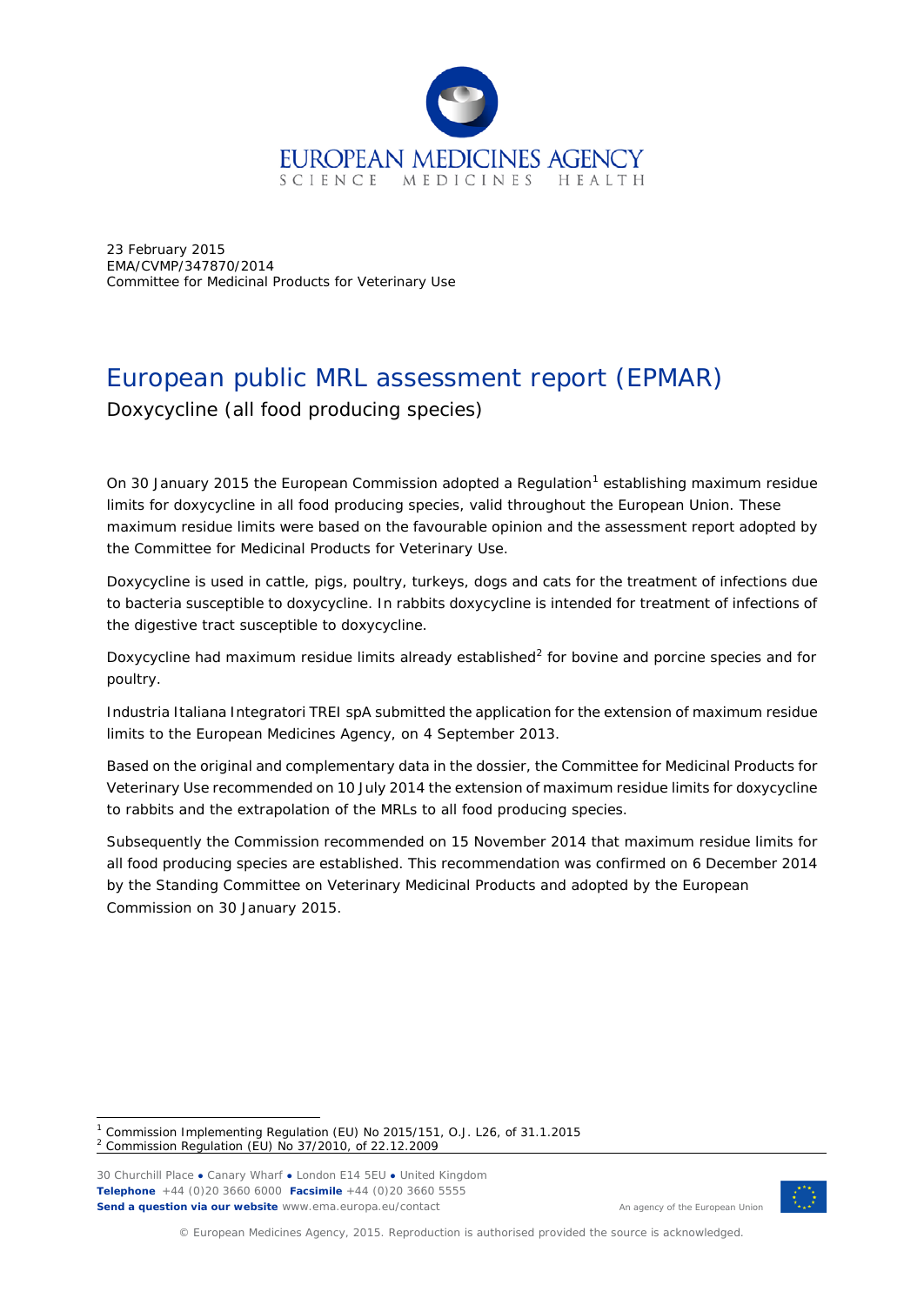# **Summary of the scientific discussion for the establishment of MRLs**

| Substance name:                  |
|----------------------------------|
| Therapeutic class:               |
| Procedure number:                |
| Applicant:                       |
| Target species:                  |
| Intended therapeutic indication: |
|                                  |

Doxycycline Antibacterials Procedure number: EMEA/V/MRL/003660/EXTN/0003 Industria Italiana Integratori TREI spA All food producing species Treatment of infections of the digestive tract susceptible to doxycycline

Route(s) of administration: Oral

### **1. Introduction**

Doxycycline is a semisynthetic tetracycline derivative. As the hyclate salt, doxycycline is presented as an injectable solution (intramuscular, intravenous), water soluble or lactodispersable powders, and (for dogs and cats) tablets and capsules. Doxycycline hyclate is indicated in cattle, pigs, poultry, turkeys, dogs and cats for the treatment of infections due to bacteria susceptible to doxycycline at dose of 10-20 mg/kg bw/day, for 3-5 days. Doxycycline is not for use in lactating cattle and layers.

Doxycycline has a long history of use in human medicine.

Doxycycline was previously assessed by the CVMP and an ADI of 3 µg/kg bw, i.e. 180 µg/person, established.

Currently, doxycycline is included in Commission Regulation (EU) No 37/2010 of 22 December 2009 in accordance with the following table:

| <b>Pharmaco-</b><br>logically<br>active<br>substance | <b>Marker</b><br>residue | Animal<br>species   | <b>MRLs</b>                                                          | <b>Target</b><br>tissues                     | <b>Other</b><br>provisions                                                                | Therapeutic<br>classification             |
|------------------------------------------------------|--------------------------|---------------------|----------------------------------------------------------------------|----------------------------------------------|-------------------------------------------------------------------------------------------|-------------------------------------------|
| Doxycycline                                          | Doxycycline              | Bovine              | $100 \mu q/kg$<br>$300 \mu q/kg$<br>$600 \mu g/kg$                   | <b>Muscle</b><br>Liver<br>Kidney             | Not for use in<br>animals from<br>which milk is<br>produced for<br>human<br>consumption.  | Anti-infectious<br>agents/<br>Antibiotics |
|                                                      |                          | Porcine,<br>poultry | $100 \mu g/kg$<br>$300 \mu g/kg$<br>$300 \mu g/kg$<br>$600 \mu g/kg$ | Muscle<br>Skin and<br>fat<br>Liver<br>Kidney | Not for use in<br>animals from<br>which eggs are<br>produced for<br>human<br>consumption. |                                           |

Industria Italiana Integratori TREI spA submitted the application for the establishment of maximum residue limits in rabbits to the European Medicines Agency, on 4 September 2013.

In rabbits doxycycline is intended to treat infections of the digestive tract susceptible to doxycycline with a recommended dose of 6 mg/kg bw/day for 15 consecutive days.

European public MRL assessment report (EPMAR) for doxycycline – all food producing species EMA/CVMP/347870/2014 Page 2/7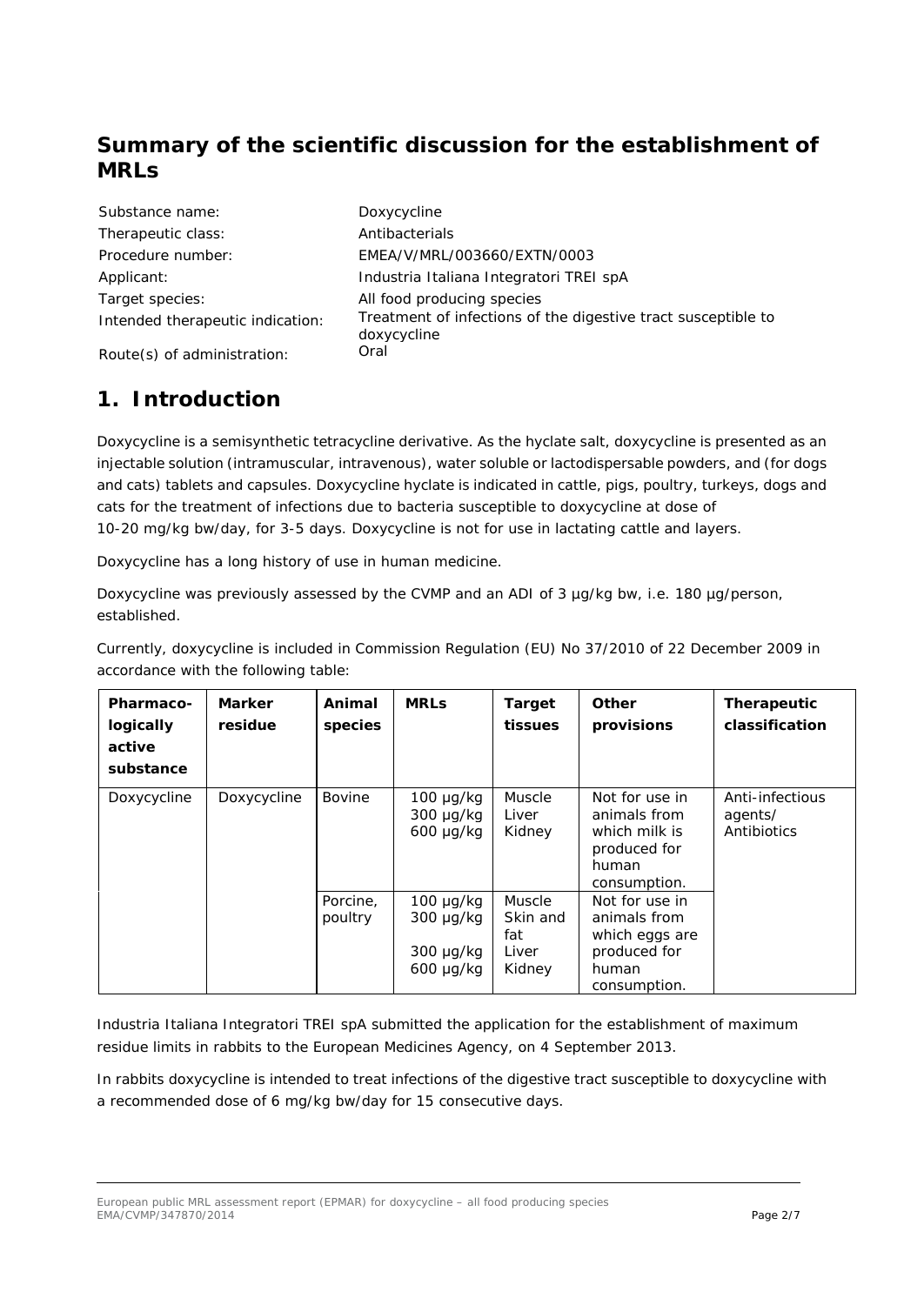## **2. Scientific risk assessment**

#### *2.1. Safety assessment*

The CVMP previously assessed the consumer safety of doxycycline and established a microbiological ADI as the overall ADI. The microbiological activity of doxycycline was demonstrated to be similar to that of oxytetracycline in *in vitro* MIC studies with human enteric isolates and, on this basis, the microbiological ADI of 3 µg/kg bw (i.e. 180 µg/person) established for oxytetracycline was also adopted for doxycycline.

No further assessment regarding the consumer safety of the substance is required for the purpose of this extension application.

#### *2.2. Residues assessment*

#### **2.2.1. Pharmacokinetics in target species**

Pharmacokinetic studies examining doxycycline in plasma and caecal contents in rabbits were provided. From the pharmacokinetic study in plasma no quantifiable levels of doxycycline were measured during and at the end of treatment when doxycycline was administered at a dose of 6 mg/kg bw/day for 15 consecutive days. Significant levels of doxycycline were measured in the caecal content, which is consistent with the product being used for the treatment of enteric infections in rabbits. The recovery of doxycycline from faeces in total intestine (when compared to the doses administered) however was not determined, with the result that it is not possible to conclude from this study on the proportion of the drug that remains in the intestine.

#### **2.2.2. Residue data**

A residue depletion study in rabbits was submitted. This study was performed in 20 animals (New Zealand White; bodyweight of 1.16 to 1.99 kg at start of administration; n=4/group). The dose regime was 6 mg of doxycycline/kg bw and 120,000 IU of colistin sulfate/kg bw/day by the oral route for 15 consecutive days. An additional group of animals received the same daily dose for 21 consecutive days.

In the groups dosed for 15 consecutive days residue levels declined rapidly and were below the limit of quantification of the analytical method (muscle: 50 µg/kg, fat and liver: 150 µg/kg and kidney: 300 µg/kg) and below the MRL values established in other animal species at 4, 9, 12 and 15 days after treatment.

In the group treated for 21 consecutive days doxycycline residue levels in muscle, liver and kidney at the last day of administration were at levels close to half of the MRL values established in other animal species.

The results observed in the residue study were not expected based on the pharmacokinetic study in plasma, where concentrations of doxycycline could not be measured during and after treatment when dosed at

6 mg/kg bw/day for 15 consecutive days.

It can be concluded that doxycycline (marker residue) is absorbed resulting in significant residue levels in tissues. Most residues can be found in kidney, followed by liver and subsequently muscle. This reflects the tissue distribution seen in the other species for which MRLs are currently established.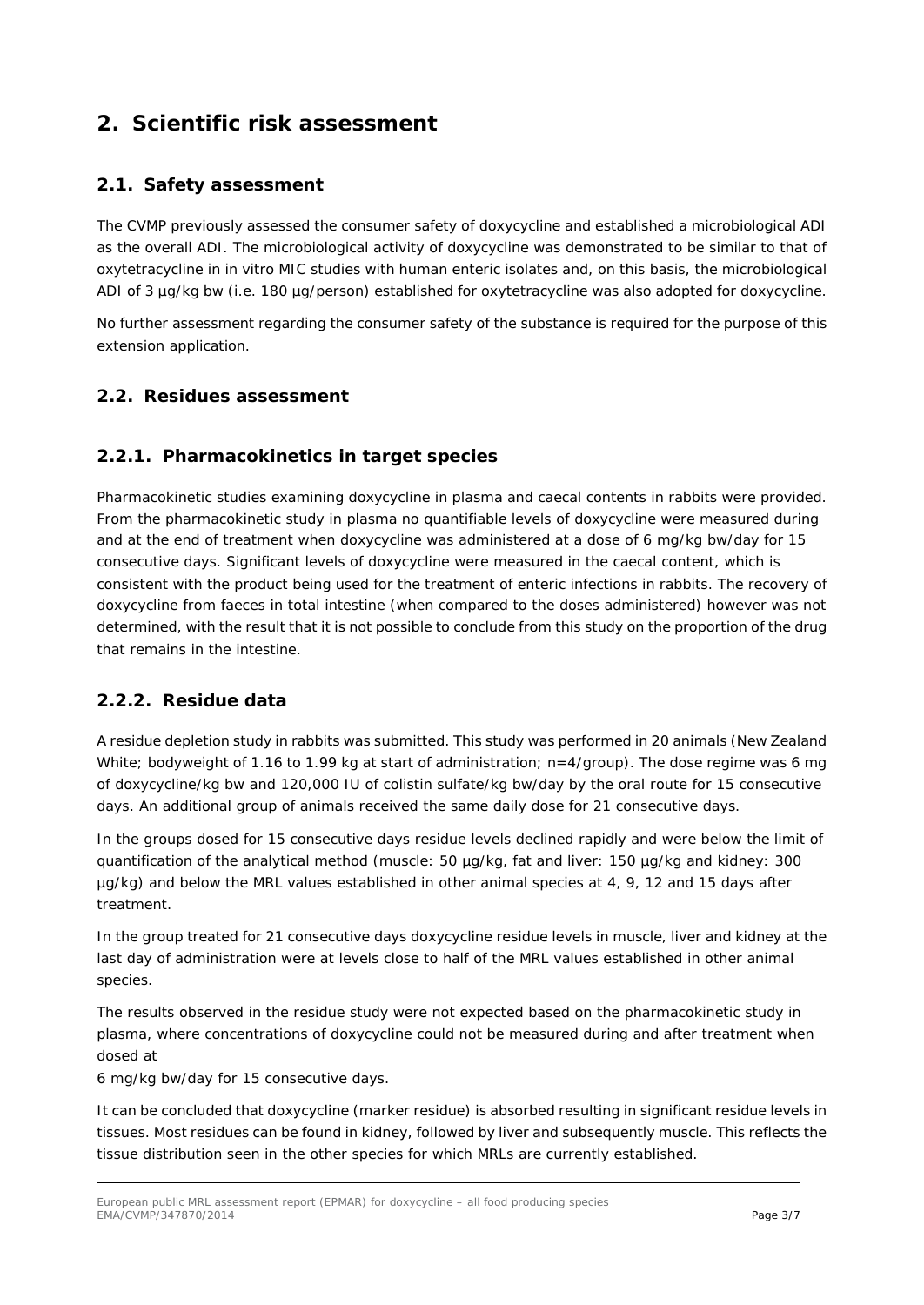#### **Selection of marker residue and ratio of marker to total residues**

Residue data available demonstrate that the marker residue doxycycline, retained for other animal species for which MRLs have been established, also exists in rabbits. Considering that rabbit is a minor species and in line with the note for guidance on the risk analysis approach for residues of veterinary medicinal products in food of animal origin (EMEA/CVMP/187/00-FINAL), doxycycline is also considered the suitable marker residue in rabbits.

The ratio of marker to total residues of 1 established for bovine, porcine and poultry species is retained for rabbit as well.

#### **2.2.3. Monitoring or exposure data**

No monitoring or exposure other than that described elsewhere in this report data were available.

#### **2.2.4. Analytical method for monitoring of residues**

The CVMP Note for guidance on the risk analysis approach for residues of veterinary medicinal products in food of animal origin (EMEA/CVMP/187/00-Final) indicates that, for minor species, it is sufficient to demonstrate that the method developed for the major species is basically applicable in the minor species, for instance by using the method in a confirmatory depletion experiment. However, in this case the analytical method proposed is not the same as that developed for the major species. The validation of the analytical method for monitoring residues of doxycycline in rabbit tissues has therefore been performed taking account the requirements laid down in Volume 8 of the Rules of Governing Medicinal Products in the European Community and the requirements for validation as described in the CVMP Guideline on safety and residue data requirements for veterinary medicinal products intended for minor uses or minor species (EMEA/CVMP/SWP/66781/2005).

The validation was performed for the following parameters: specificity, limit of detection, limit of quantification, accuracy, precision, stability of solutions, practicability and susceptibility to interference. In addition the linearity of the method for the different tissues was successfully proven.

The relevant European reference laboratory has reviewed the proposed analytical method. The reference laboratory concluded that the overall results of validation of the method with regard to rabbits as a minor species are satisfactory considering the performance parameters checked against validation criteria according to the Volume 8 criteria of performance.

#### **2.2.5. Findings of EU or international scientific bodies**

No information on evaluations by other international scientific bodies was available.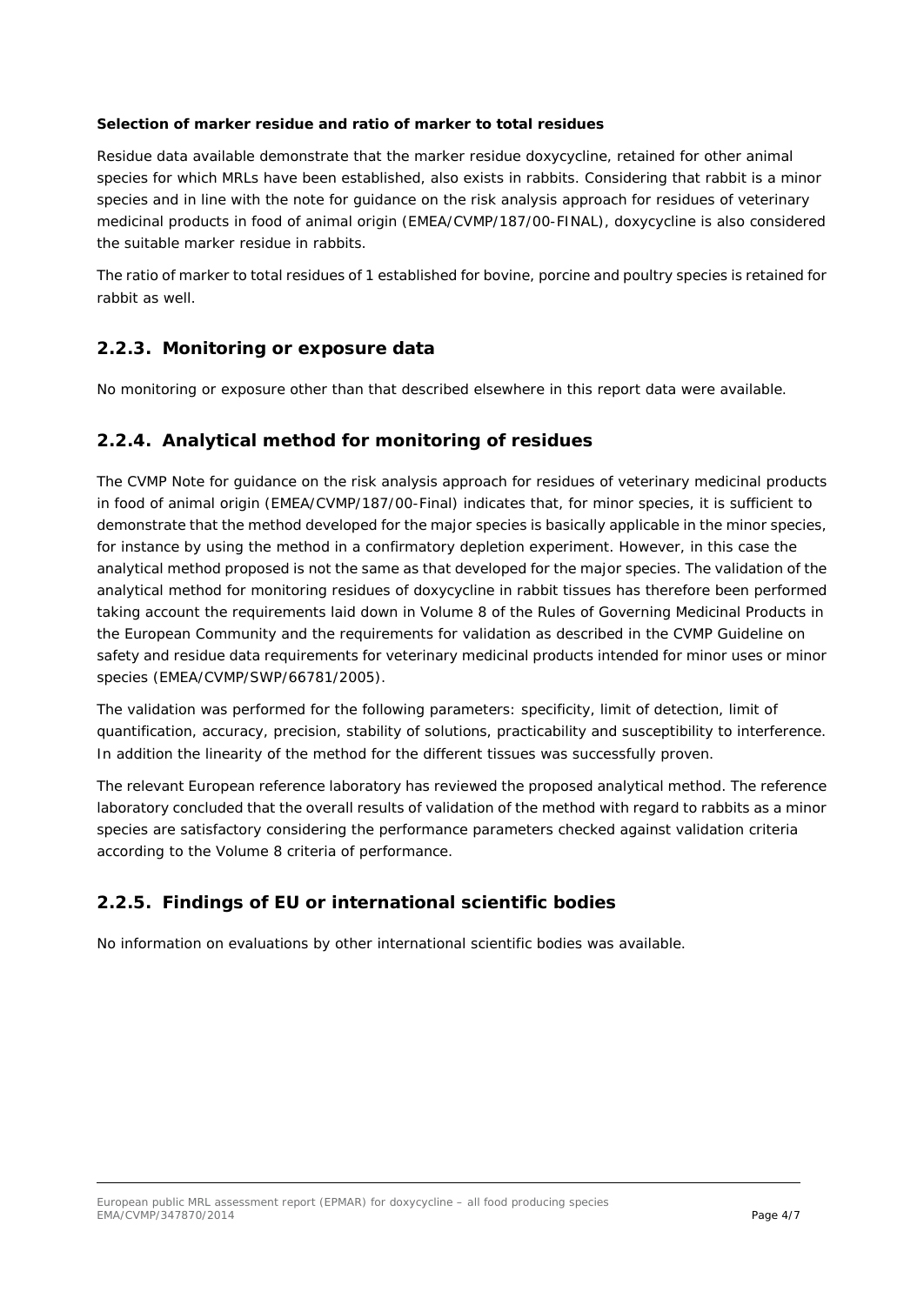## **3. Risk management considerations**

### *3.1. Potential effects on the microorganisms used for industrial food processing*

The substance is not intended for use in dairy cattle and therefore potential effects in dairy products were not investigated.

#### *3.2. Other relevant risk management considerations for the establishment of maximum residue limits*

Rabbits are considered a minor species and therefore the guideline on safety and residue data requirements for veterinary medicinal products intended for minor uses or minor species (EMEA/CVMP/SWP/66781/2005) and the note for guidance on the risk analysis approach for residues of veterinary medicinal products in food of animal origin (EMEA/CVMP/187/00-FINAL) were taken into account for the evaluation of the reduced data package which complied with the requirements of the guidelines mentioned above.

### *3.3. Elaboration of MRLs*

Identical MRLs have been established in cattle, pigs and poultry. The marker residue, doxycycline, established for the major species has now been demonstrated to be present in rabbit tissue. From the residue depletion study in rabbits it also appears that most residues can be found in kidney, followed by liver and subsequently muscle. This reflects the tissue distribution seen in the other (major) species. In addition, a sufficiently validated analytical method is available for the monitoring of residues in rabbit tissues. It is therefore concluded that the MRLs as established for porcine and poultry (which include MRLs for all edible tissues) can be extended to rabbits.

| Edible tissue or<br>products | <b>Daily</b><br>consumption (kg) | <b>MRL</b> proposal<br>$(\mu g/kg)$ | Ratio of the<br>marker/total<br>residue | Amount per edible<br>tissue or product<br>$(\mu g)$ |
|------------------------------|----------------------------------|-------------------------------------|-----------------------------------------|-----------------------------------------------------|
| Muscle                       | 0.30                             | 100                                 | ◀                                       | 30                                                  |
| Fat                          | 0.05                             | 300                                 |                                         | 15                                                  |
| Liver                        | 0.10                             | 300                                 |                                         | 30                                                  |
| Kidney                       | 0.05                             | 600                                 |                                         | 30                                                  |
| Milk $*$                     | 1.50                             |                                     | $\qquad \qquad \blacksquare$            |                                                     |
| Eggs*                        | 0.10                             |                                     | -                                       |                                                     |
| Honey*                       | 0.02                             |                                     | $\qquad \qquad \blacksquare$            |                                                     |
|                              |                                  |                                     | Total $(\mu g)$<br>$%$ ADI              | 105<br>58%                                          |

#### **Calculation of theoretical daily intake of residues**

\*Not for use in animals from which milk or eggs are produced for human consumption. No MRLs for honey are in place.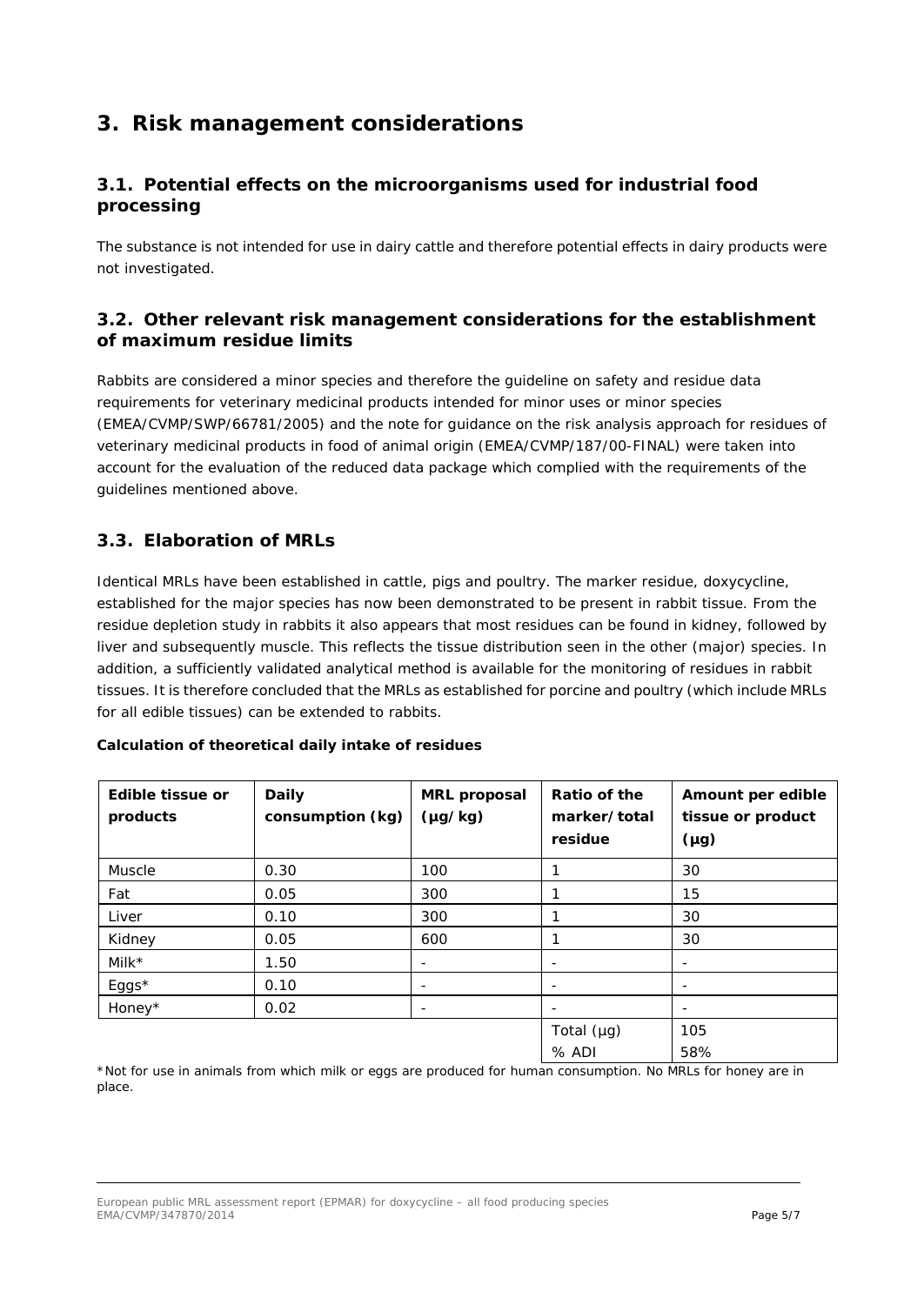#### *3.4. Considerations on possible extrapolation of MRLs*

In line with Article 5 of Regulation (EC) No 470/2009 the CVMP considered the possibility of extrapolating its recommendation on maximum residue limits for doxycycline in bovine, porcine, poultry and rabbit to other food producing species and commodities.

Identical MRLs have been established in bovine species, porcine species, poultry, and are now recommended in rabbits. In line with the CVMP guideline on safety and residue data requirements for VMPs intended for minor uses or minor species, it would be possible to extrapolate these MRLs to all food producing species, as long as there is confidence that available analytical methods for monitoring of residues would be applicable. HPLC methods were submitted with the applications for the establishment of maximum residue limits for cattle, pigs and poultry. In 2002 the CVMP reviewed these methods and concluded, at that time that, due to concerns over the methods, extrapolation would not be appropriate. However, doxycycline, as a second generation tetracycline, has now been used in a range of minor species for decades, and many analytical methods are available for monitoring residues of doxycycline in food commodities. Therefore extrapolation of the MRLs for doxycycline to all food producing species is supported.

#### *3.5. Conclusions and recommendation for the establishment of maximum residue limits*

Having considered that:

- the microbiological ADI of 3 µg/kg bw (i.e. 180 µg/person) was established as the overall ADI for doxycycline,
- rabbit is considered a minor species and therefore data requirements as defined in the Note for guidance on the risk assessment analysis approach for residues of veterinary medicinal products in food of animal origin (EMEA/CVMP/187/00-FINAL) apply,
- the marker residue, doxycycline, established for cattle, pigs and poultry also exists in the rabbit and can be retained as marker residue in rabbits as well,
- a validated analytical method for the monitoring of residues of doxycycline in edible rabbit tissues (liver, kidney, muscle and fat) is available,
- extrapolation of the maximum residue limits recommended for rabbit tissues and previously established for tissues of bovine, porcine and poultry species is considered appropriate;

the CVMP recommends the establishment of maximum residue limits for doxycycline in rabbits and the extrapolation of these MRLs, which are already established for bovine, porcine and poultry species, to all food producing species as follows: